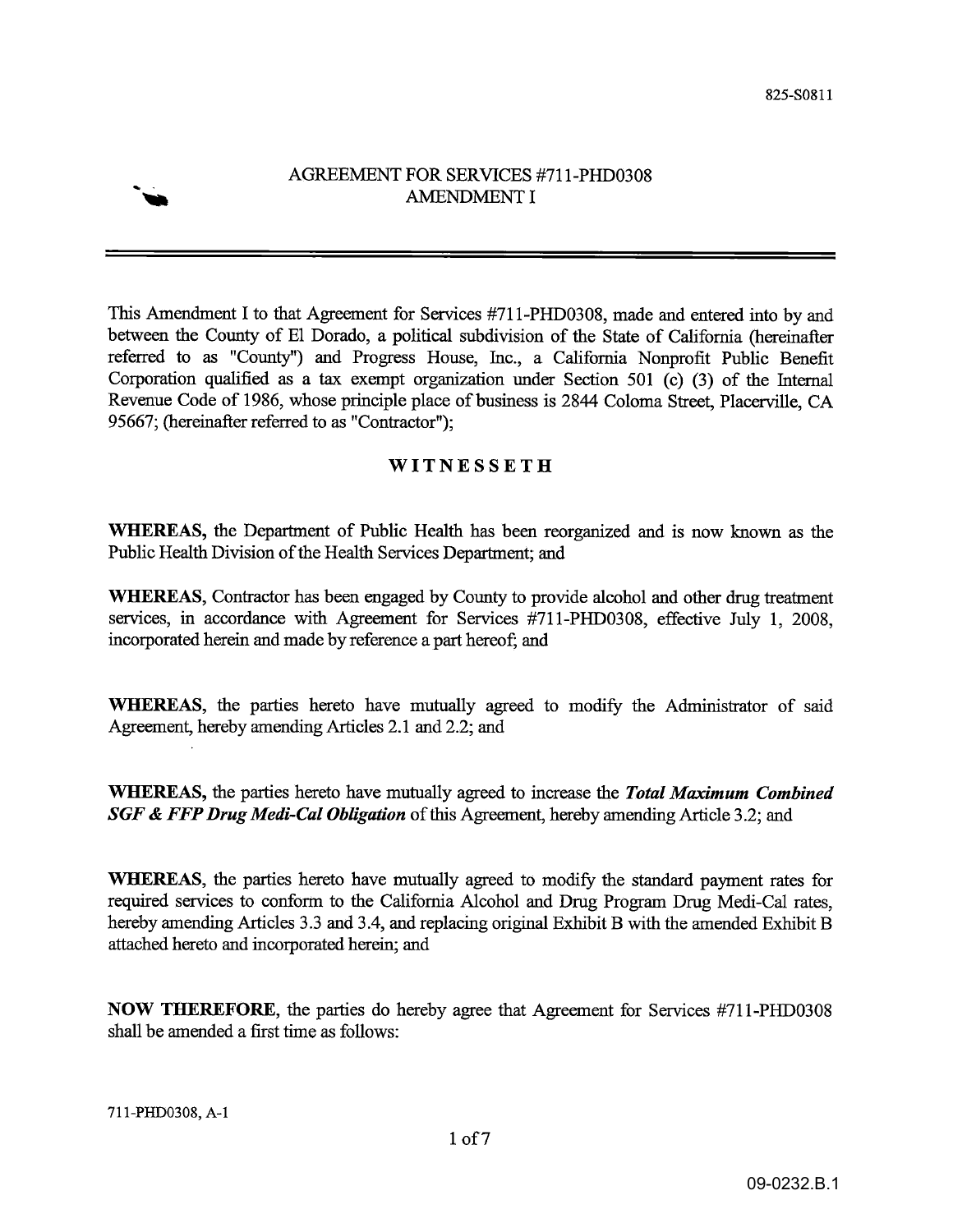- $\mathbf{I}$ . All references in the original agreement to the County "Health Services Department" or "PHD" shall be deemed to refer to the Public Health Division of the Health Services Department.
- II. Article 2.1 shall be amended in its entirety to read as follows:

#### **Article 2.1** Administrator

The County Officer or employee with responsibility for administering this Agreement is Shirley White, Alcohol and Drug Programs Manager, or successor, hereinafter referred to as Administrator.

III. Article 2.2 shall be amended in its entirety to read as follows:

#### **Article 2.2 Notices**

All notices given by the parties hereto shall be in writing and served by depositing same in the United States Post Office, with postage prepaid. For purposes of this Agreement, any notice provided by County shall be given by Health Services Department Director. Notices to County from Contractor, and to Contractor from County shall be in duplicate and addressed as follows:

To COUNTY:

## **COUNTY OF EL DORADO HEALTH SERVICES DEPARTMENT** 931 SPRING STREET PLACERVILLE, CA 95667 ATTN: NEDA WEST, DIRECTOR

Or to such other location as County directs.

To CONTRACTOR:

PROGRESS HOUSE, INC. **2844 COLOMA STREET** PLACERVILLE, CA 95667 **ATTN: TOM AVEY, EXECUTIVE DIRECTOR** 

Or to such other location as Contractor directs.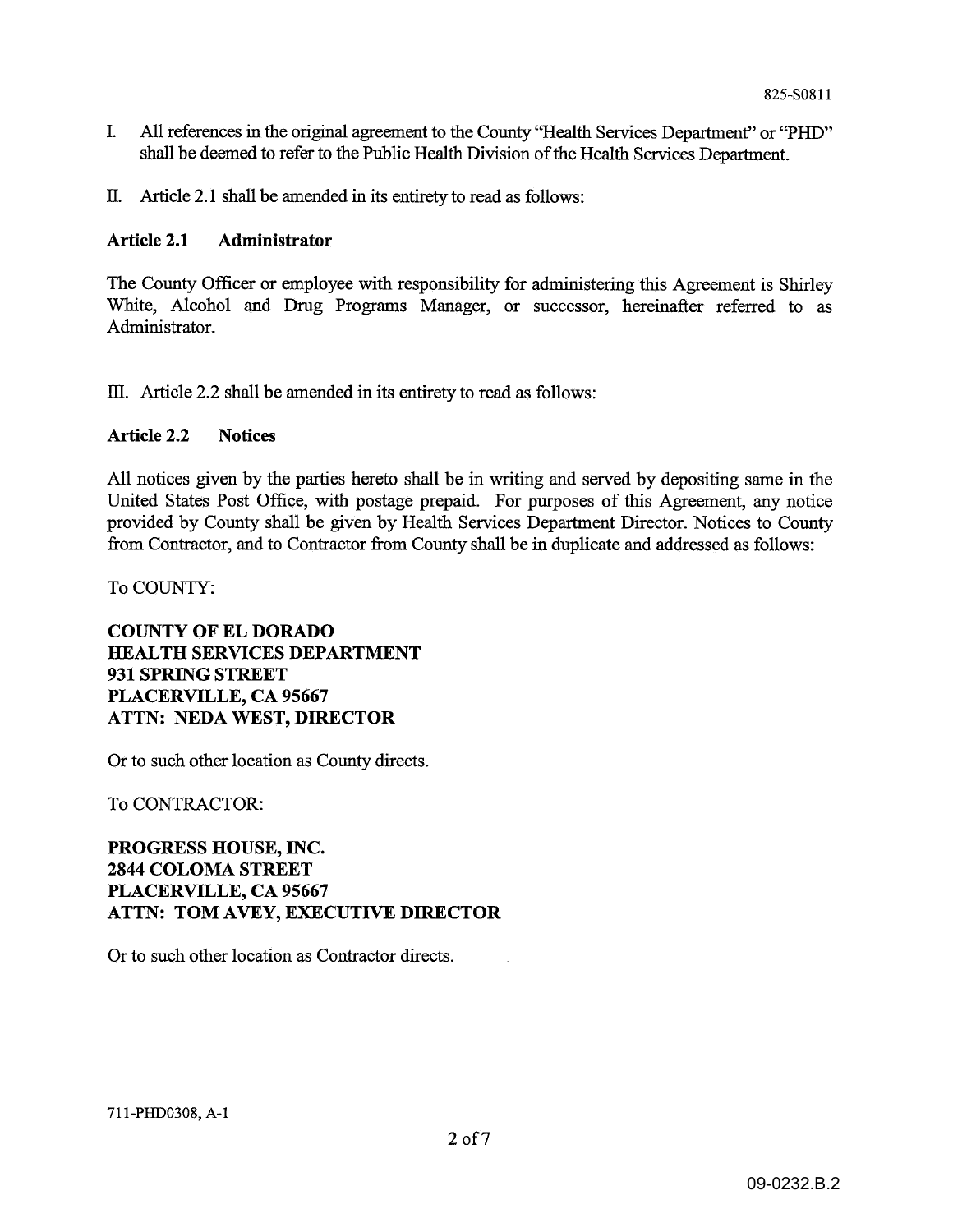IV. Article 3.2 shall be amended in its entirety to read as follows:

#### **Amount of Funding Article 3.2**

The total maximum obligation of County for services provided under this Agreement is set forth below, by funding type.

| Maximum FFY 07/08 Block Grant Obligation to be expended by June 30,<br>2009                   |                        |              |  |
|-----------------------------------------------------------------------------------------------|------------------------|--------------|--|
| <b>SAPT</b><br>Federal<br><b>Block</b><br>Grant<br>Discretionary<br><b>HEARTS</b> )           | $(includes$ FY 2007-08 | \$25,335.00  |  |
| SAPT Federal Block Grant HIV Set Aside<br>FY 2007-08                                          |                        | \$500.00     |  |
| SAPT Federal Block Grant Perinatal Set Aside                                                  | FY 2007-08             | \$8,466.00   |  |
| Total Maximum FFY 07/08Block Grant Obligation of This Agreement                               |                        | \$34,301.00  |  |
|                                                                                               |                        |              |  |
| Maximum FFY 08/09 Block Grant Obligation to be expended by June 30,                           |                        |              |  |
| 2009<br><b>SAPT</b><br>Federal<br><b>Block</b><br>Grant<br>Discretionary<br><b>HEARTS</b> )   | $(includes$ FY 2008-09 | \$81,386.00  |  |
| SAPT Federal Block Grant HIV Set Aside                                                        | FY 2008-09             | \$0.00       |  |
| SAPT Federal Block Grant Perinatal Set Aside<br>FY 2008-09                                    |                        | \$25,050.00  |  |
| Total Maximum FFY 08/09 Block Grant Obligation of This                                        |                        | \$106,436.00 |  |
| Agreement                                                                                     |                        |              |  |
|                                                                                               |                        |              |  |
| Total Maximum SAPT Block Grant Obligation of This<br><b>Agreement</b>                         |                        | \$140,737.00 |  |
| Maximum State General Fund Obligation                                                         |                        |              |  |
| <b>State General Fund Discretionary</b>                                                       | FY 2008-09             | \$0.00       |  |
| Perinatal State General Fund Discretionary                                                    | FY 2008-09             | \$20,095.00  |  |
| Total Maximum State General Fund Obligation Of This                                           |                        | \$20,095.00  |  |
| <b>Agreement</b>                                                                              |                        |              |  |
| Maximum Drug Medi-Cal Obligation                                                              |                        |              |  |
| combined SGF<br>maximum<br>& Federal Financial FY 2008-09<br>Total                            |                        | \$68,000.00  |  |
| Participation (FFP) Obligation of Agreement                                                   |                        |              |  |
| SGF & FFP increase based upon projected compensation FY 2008-09<br>required for service level |                        | \$4,000.00   |  |
| SGF & FFP increase based on ADP Bulletin 08-11                                                | FY 2008-09             | 7,019.00     |  |
| Total Maximum Combined SGF & FFP Drug Medi-Cal Obligation Of This                             |                        | \$79,019.00  |  |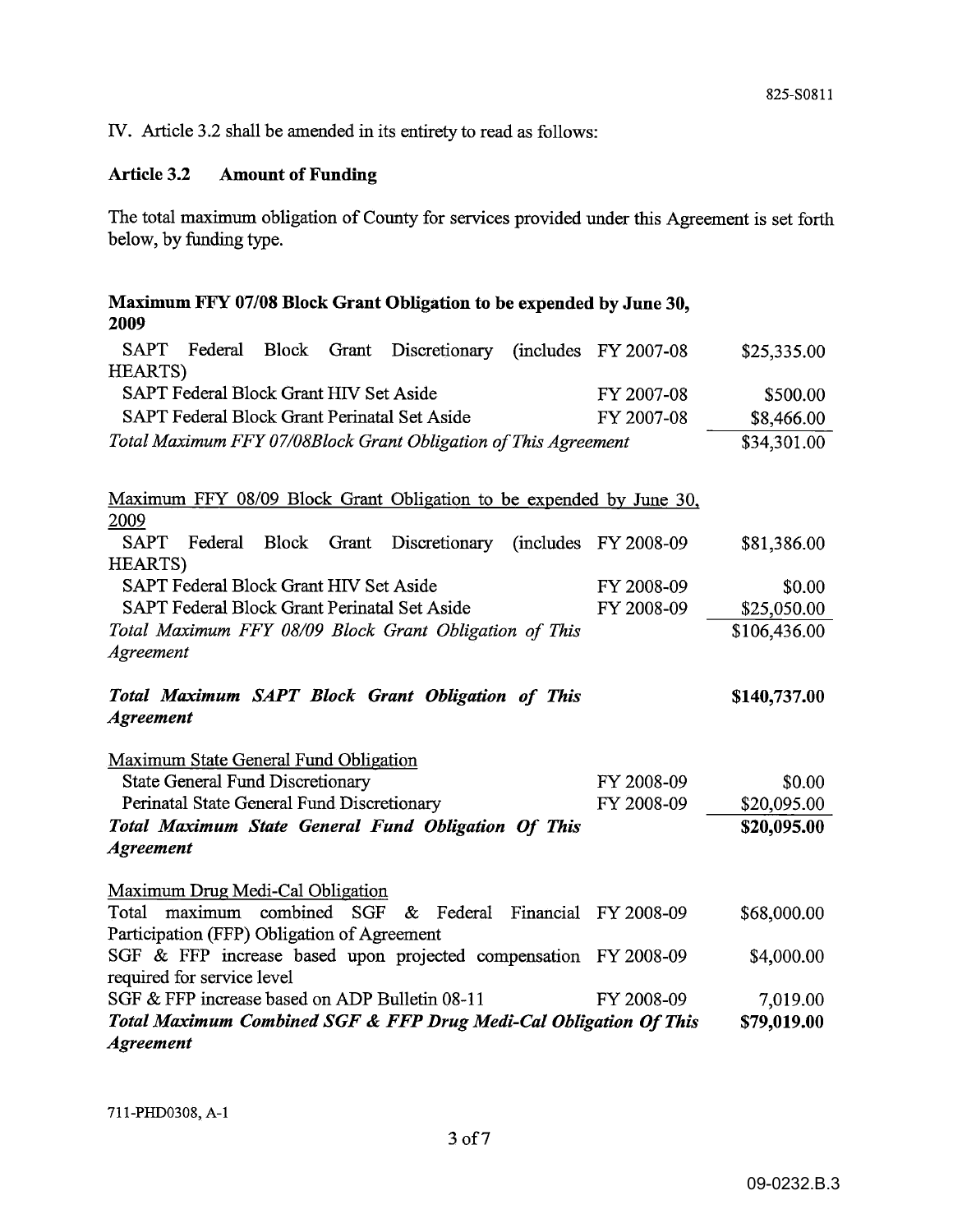Maximum Perinatal Drug Medi-Cal Obligation Perinatal Drug Medi-Cal Obligation FY 2008-09 \$437,898.00 Perinatal Drug Medi-Cal decrease in ADP Bulletin 08-11 FY 2008-09  $(22, 384.00)$ Total Maximum Combined SGF & FFP Perinatal Drug Medi-Cal \$415,514.00 **Obligation Of This Agreement** 

### TOTAL PROVISIONAL AMOUNT OF THIS \$655,365.00 **AGREEMENT** TOTAL NOT TO EXCEED AMOUNT OF THIS \$700,000.00 **AGREEMENT**

The Total Provisional Amount of this Agreement is the maximum amount to which Contractor is entitled by County; however, Contractor may submit a written formal request to County to increase that amount and County will consider that request. The Administrator in his or her discretion, and depending upon funding availability, may increase or decrease the Total Provisional Amount of this Agreement, and may revise the component amounts of the Total Provisional Amount of this Agreement, as detailed in the grant and/or funding obligations above, up to but not to exceed the Total Not to Exceed Amount of this Agreement, by written notice to Contractor. County shall not be obligated to pay Contractor for any amount above the established Total Provisional Amount of this Agreement as shown herein above or as approved and authorized in writing by the Health Services Department Director.

At County's discretion, additional Drug Medi-Cal funds may be paid to Contractor as reimbursement for allowable Drug Medi-Cal services if Contractor's maximum funding amount under this Agreement has been exhausted and sufficient Drug Medi-Cal funds remain in County's Drug Medi-Cal allocation.

Regular Drug Medi-Cal services rendered will be paid at approximately 50% from the State portion and 50% from the federal match portion. If services rendered fall under the category of Minor Consent, then reimbursement will be 100% SGF Drug Medi-Cal funding. In any event, payment may be made up to the total combined Drug Medi-Cal Obligation.

Drug Medi-Cal is an entitlement program. This type of program allows the County to provide necessary Drug Medi-Cal services in excess of the original contracted Drug Medi-Cal funding allocated in the State of California, Department of Alcohol & Drug Program Funding Agreement.

V. Article 3.3 shall be amended in its entirety to read as follows:

#### **Article 3.3 Standardized Billing Rates**

Billing rates for services performed during the month following execution of this Amendment I and all subsequent months during the term of this agreement shall be in accordance with the 711-PHD0308, A-1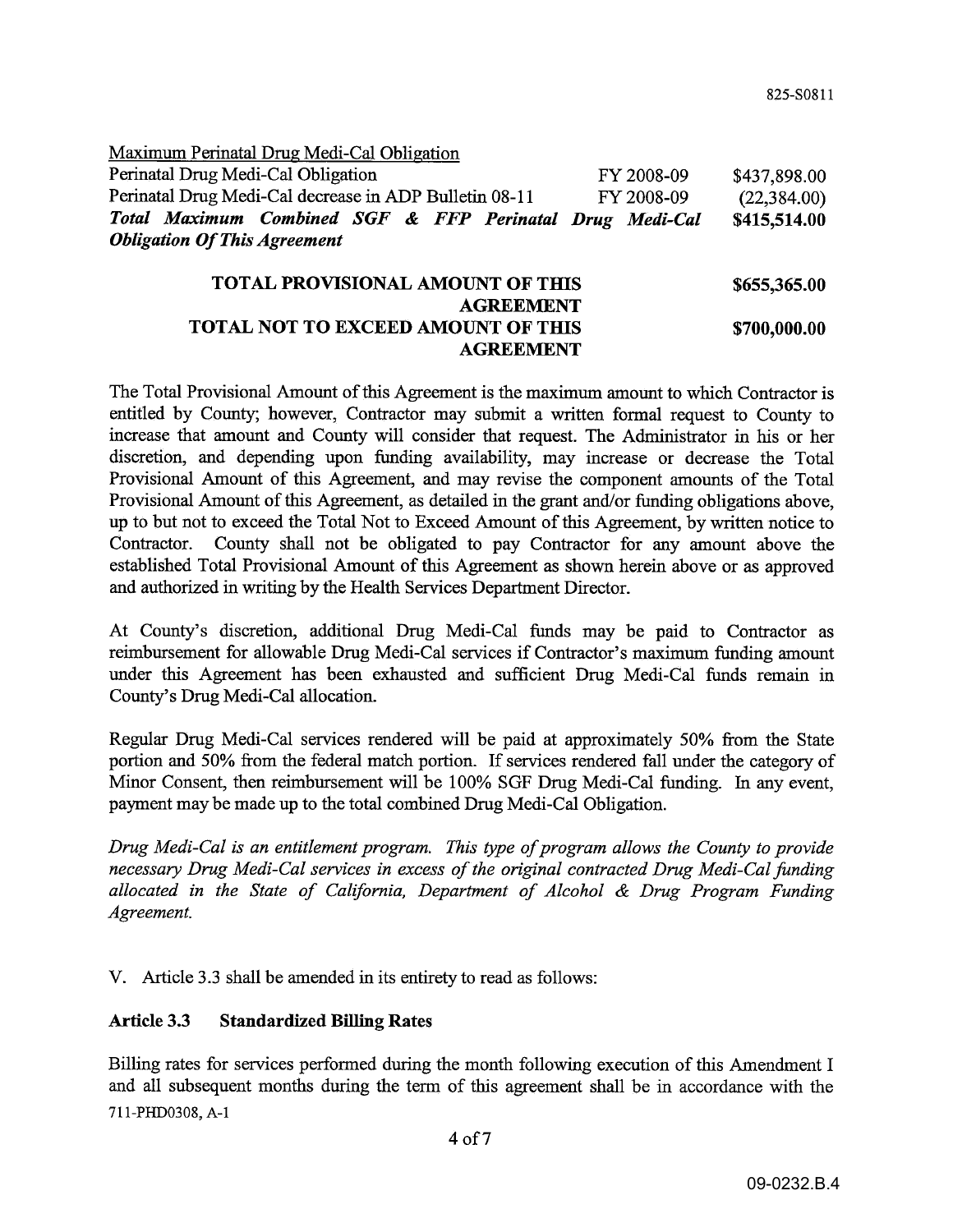State-approved Drug Medi-Cal (DMC) rates in effect for the period in which services were performed. This standardized rate provision applies to all substance abuse and other therapeutic counseling and treatment services, as defined in Exhibit B (amended), attached hereto and made a part hereof, regardless of the type of funding used for such services, as set forth in Article 3.2. Approved DMC rates may be obtained by Contractor from the California Department of Alcohol and Drug Programs (State ADP) website (currently http://www.adp.ca.gov/dmc/dmc.shtml) or by contacting State ADP or County ADP directly. Any changes made by the State to DMC rates, and the effective date of those changes, shall be as defined by the State and automatically become a part herein. Should the State at any time provide notification that it does not have approved DMC rates, Contractor shall continue to use the last approved DMC rates in effect prior to such notification, until the State identifies new approved DMC rates. The effective date of new Stateapproved rates will be as stipulated by the State.

Specified services that are not listed in Exhibit B (amended) Standardized Service Definitions are to be billed by unit of service at maximum fixed rates as follows:

| HIV Test Pre and Post Counseling Services (per test) | \$40.00 |
|------------------------------------------------------|---------|
| <b>HEARTS</b> Jail Services (per hour)               | \$28.00 |

County shall not pay for any services that have not been pre-approved in writing by the Alcohol and Drug Program Manager.

VI. Article 3.4 shall be amended in its entirety to read as follows:

#### Article 3.4 **Compensation Method**

- $3.4.1$ County shall pay Contractor for not more than the actual cost of services performed, less any revenues actually received from client fees, insurance, and/or other third party payers. provided that:
	- $3.4.1.1$ All services provided shall be billed at the units of measure defined in Exhibit B (amended) attached herein, at the maximum rates as specified in Article 3.3 above.
	- 3.4.1.2 The total payments shall not exceed the County's Total Maximum Obligation, by funding type, as set forth in Article 3.2 of this Agreement.
	- $3.4.1.3$ All Contractor costs must be allowable pursuant to applicable State and Federal laws, regulations, policies and procedures, as set forth in Article 6.12.
	- 3.4.1.4 Costs shall be reconciled annually in the cost report, as detailed in Article 3.9 of this Agreement.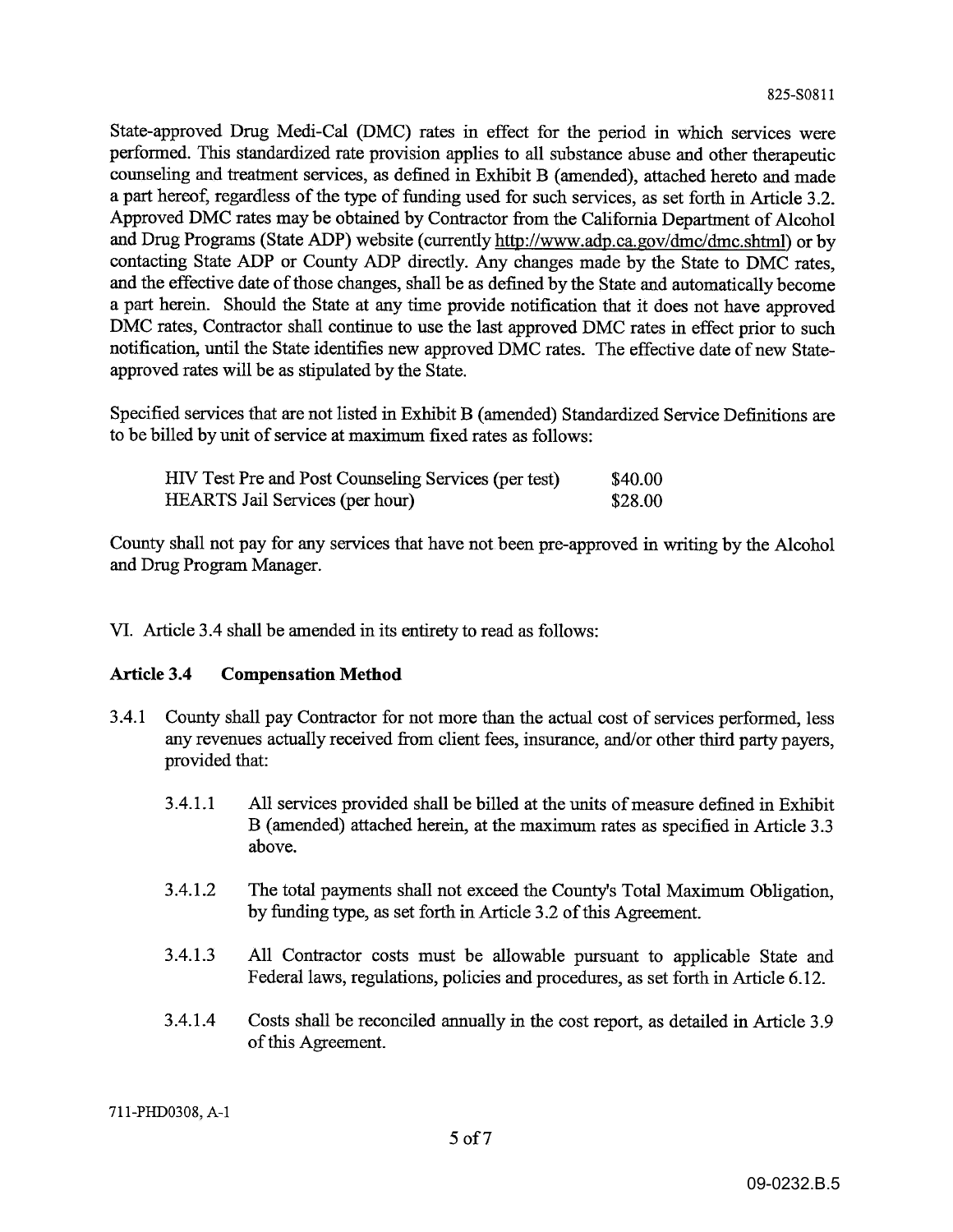- 3.4.2 County shall compensate Contractor within forty-five (45) days of receipt and approval of invoice by the Administrator. Payment under this Agreement is subject to final settlement in accordance with Article 3.9 of this Agreement.
- VII. Exhibit B shall be amended and replaced with new Exhibit B attached hereto and incorporated herein.

Except as herein amended, all other parts and sections of that Agreement #711-PHD0308 shall remain unchanged and in full force and effect.

### DEPARTMENT HEAD CONCURRENCE:

Al da Wuss  $\mathbf{B}$ y:

Dated:  $2/22/09$ 

**Health Services Department**  $\mathcal{U}$  $\mathcal{U}$  $\mathcal{U}$  $\mathcal{U}$  $\mathcal{U}$  $^{\prime\prime}$  $\mathcal{U}$  $\mathcal{U}$  $\mathcal{H}$  $\pi$  $\mu$  $\mathcal{U}$  $\mathcal{U}$  $\mathcal{U}$  $\mathcal{U}$  $\mathcal{U}$  $\prime\prime$  $\mathcal{U}$  $\mathcal{U}$  $^{\prime\prime}$  $^{\prime\prime}$  $\mathcal{U}$  $\mathcal{U}$  $\mathcal{H}$  $\mathcal{U}$  $\mathcal{U}$  $\overline{H}$  $\overline{H}$  $\mathcal{U}$ 711-PHD0308, A-1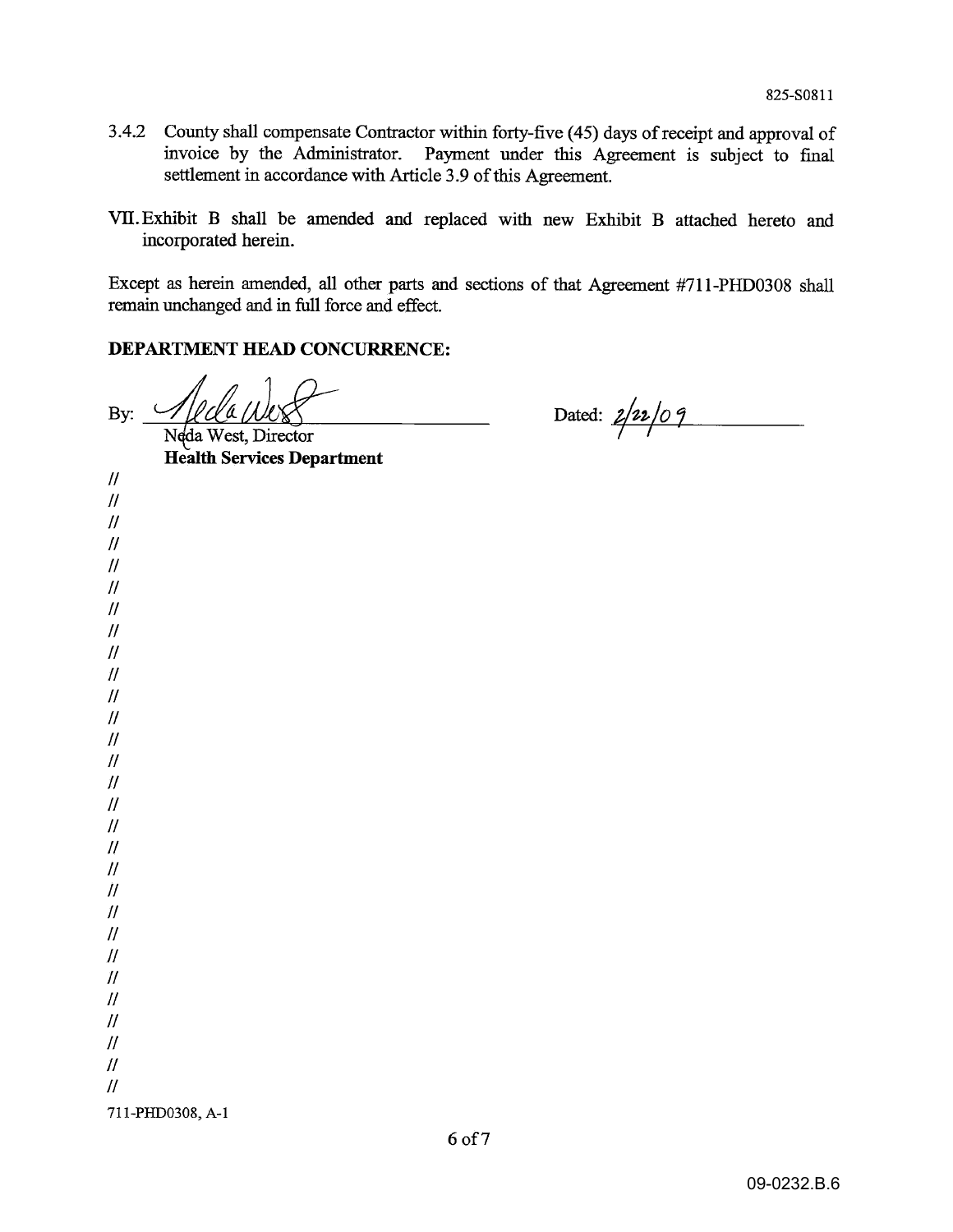IN WITNESS WHEREOF, the parties hereto have executed this first Amendment to that Agreement for Services #711-PHD0308 on the dates indicated below.

# --COUNTY OF EL DORADO--

Dated:

Ron Briggs, Chairman Board of Supervisors "County"

ATTEST: Suzanne Allen de Sanchez Clerk of the Board of Supervisors

 $\begin{tabular}{c} By: \end{tabular} \begin{tabular}{p{5cm}} \textbf{Deputy Clerk} \end{tabular}$ 

Dated:

--CONTRACTOR--

PROGRESS HOUSE, INC.

By: Tom Avey, Executive Director Progress House, Inc. A California 501 (c) (3) Corporation

711-PHD0308, A-1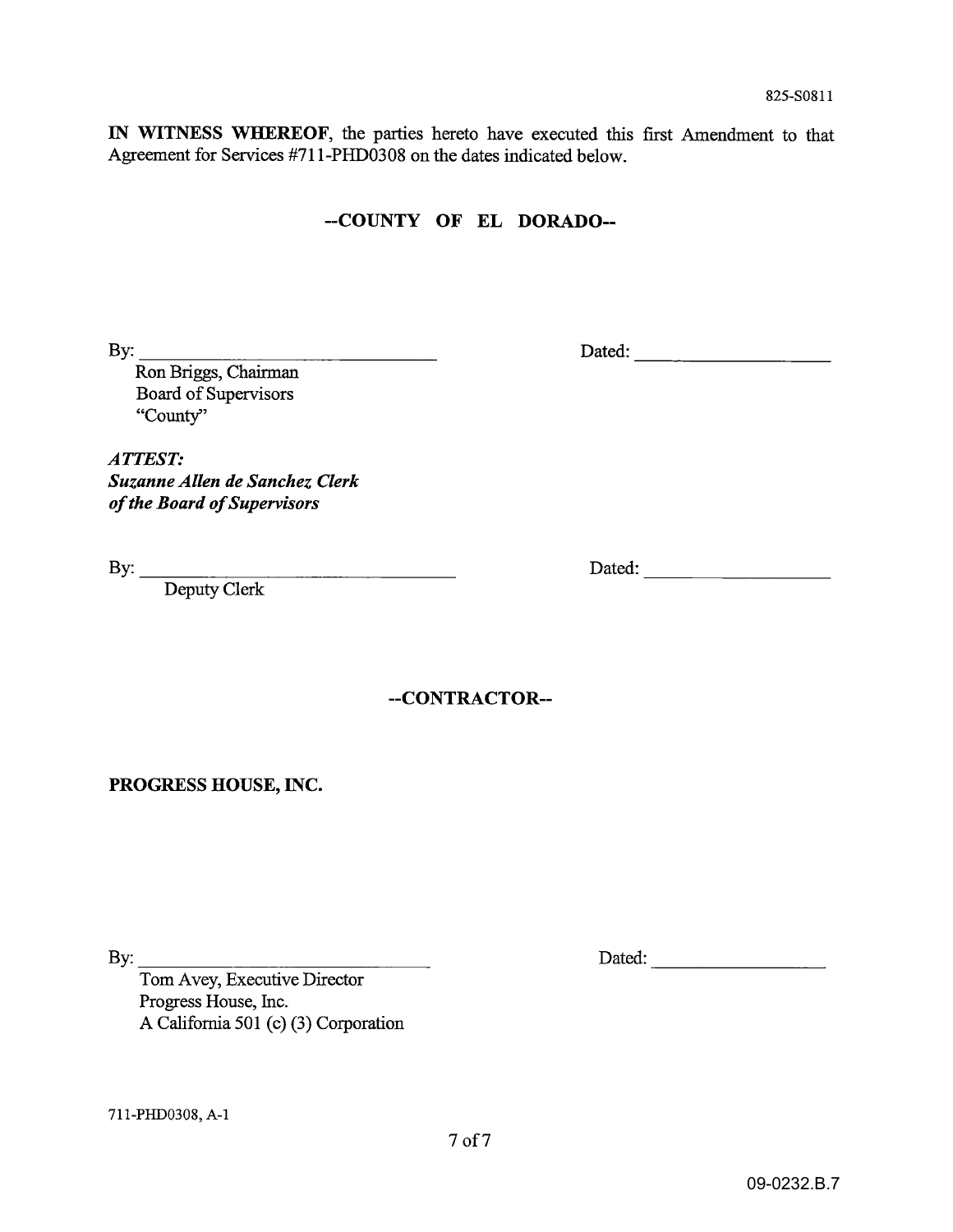### **Standardized Service Definitions El Dorado County Health Services Department - Public Health Division Substance Abuse and other Therapeutic Counseling and Treatment Services**

### **Services will be billable based on the specific types of services defined in each agreement. All rates may not apply within each individual agreement depending on type of service needed and/or availability and criteria of funding source.**

| <b>SERVICE DEFINITION</b>                                                                                                                                                                                                                                                                                                                                                                                                                                                                                                                                                                          | <b>RATE</b>                                                                                                                                                                            |  |  |
|----------------------------------------------------------------------------------------------------------------------------------------------------------------------------------------------------------------------------------------------------------------------------------------------------------------------------------------------------------------------------------------------------------------------------------------------------------------------------------------------------------------------------------------------------------------------------------------------------|----------------------------------------------------------------------------------------------------------------------------------------------------------------------------------------|--|--|
| <b>Outpatient Services</b>                                                                                                                                                                                                                                                                                                                                                                                                                                                                                                                                                                         |                                                                                                                                                                                        |  |  |
| Group Session (1.5 hrs) - A face-to-face session in which<br>one or more therapists or counselors treat no less than three<br>and no more than twelve clients at the same time, focusing<br>on the needs of the individuals served.                                                                                                                                                                                                                                                                                                                                                                | Current Drug Medi-Cal<br>Reimbursement Rate for Program<br>Code 20 (Alcohol and Drug<br>Services) Outpatient Drug Free<br>(ODF) Group Counseling UOS<br>Rate                           |  |  |
| <b>Individual Counseling Session (50 minutes) - A face-to-</b><br>face session between a client and a therapist or counselor.                                                                                                                                                                                                                                                                                                                                                                                                                                                                      | <b>Current Drug Medi-Cal</b><br>Reimbursement Rate for Program<br>Code 20 (Alcohol and Drug<br>Services) Outpatient Drug Free<br>(ODF) Individual Counseling<br><b>UOS</b> Rate        |  |  |
| Perinatal Group Session (1.5 hrs) -<br>A face-to-face session in which one or more therapists or<br>$\circ$<br>counselors treat no less than three and no more than<br>twelve clients at the same time, focusing on the needs of<br>the individuals served. Client must be pregnant and<br>substance using; or parenting and substance using, with a<br>child or children ages birth through 17 years. This<br>includes a woman who is attempting to regain legal<br>custody of her child(ren).<br>Reimbursable only through Perinatal Set-Aside and<br>$\circ$<br>Perinatal Drug Medi-Cal funding | <b>Current Drug Medi-Cal</b><br><b>Reimbursement Rate for Program</b><br>Code 25 (Alcohol and Drug<br>Services) Outpatient Drug Free<br>(ODF) Group Counseling UOS<br>Rate             |  |  |
| <b>Perinatal Individual Session (50 minutes) -</b><br>A face-to-face session between a client and a therapist or<br>O<br>counselor. Client must be pregnant and substance using;<br>or parenting and substance using, with a child or children<br>ages birth through 17 years. This includes a woman who<br>is attempting to regain legal custody of her child(ren).<br>Reimbursable only through Perinatal set-aside and<br>$\circ$<br>Perinatal Drug Medi-Cal funding.                                                                                                                           | Current Drug Medi-Cal<br><b>Reimbursement Rate for Program</b><br>Code 25 (Alcohol and Drug<br><b>Services) Outpatient Drug Free</b><br>(ODF) Individual Counseling<br><b>UOS</b> Rate |  |  |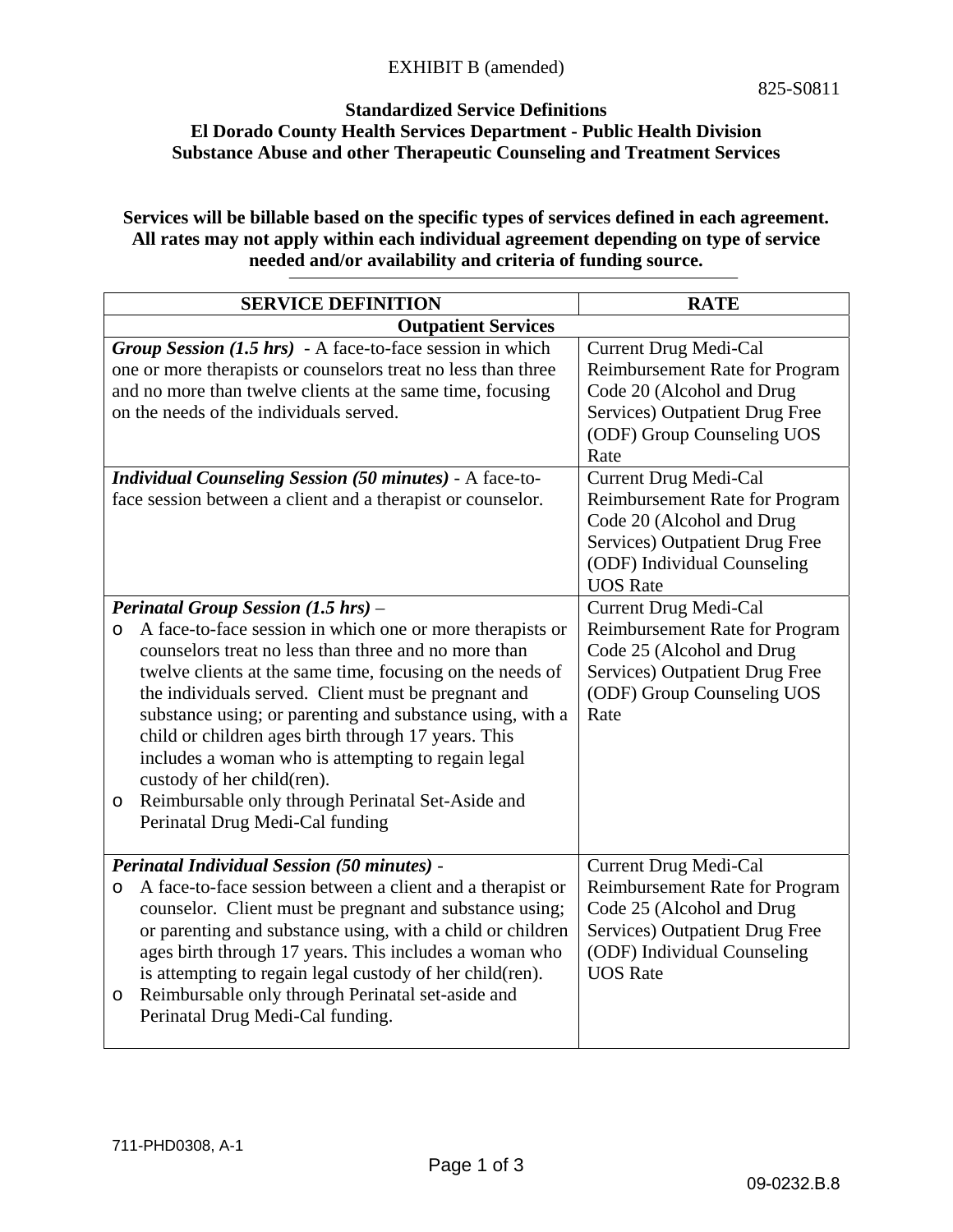| Day Care Rehabilitative - Substance abuse counseling and<br>rehabilitation services, lasting three or more hours, but less<br>than 24 hours, per day, for three or more days per week.<br><b>Individual Assessment (50-60 minutes)</b> - The evaluation or<br>analysis of the cause or nature of mental, emotional,<br>psychological, behavioral, and substance abuse disorders; the<br>diagnosis of drug abuse disorders; and the assessment of | <b>Current Drug Medi-Cal</b><br>Reimbursement Rate for Program<br>Code 20 (Alcohol and Drug<br>Services) Day Care<br>Rehabilitative Rate<br>Current Drug Medi-Cal<br>Reimbursement Rate for Program<br>Code 20 (Alcohol and Drug<br>Services) Outpatient Drug Free |
|--------------------------------------------------------------------------------------------------------------------------------------------------------------------------------------------------------------------------------------------------------------------------------------------------------------------------------------------------------------------------------------------------------------------------------------------------|--------------------------------------------------------------------------------------------------------------------------------------------------------------------------------------------------------------------------------------------------------------------|
| treatment needs to provide medically necessary treatment<br>services.                                                                                                                                                                                                                                                                                                                                                                            | (ODF) Individual Counseling<br><b>UOS</b> Rate                                                                                                                                                                                                                     |
| <i>Intake</i> (50 <i>minutes</i> ) - The process of admitting a client into<br>substance abuse treatment. Should include medical coverage<br>evaluation, sliding fee scale determination, and other client<br>demographic information.                                                                                                                                                                                                           | Current Drug Medi-Cal<br>Reimbursement Rate for Program<br>Code 20 (Alcohol and Drug<br>Services) Outpatient Drug Free<br>(ODF) Individual Counseling<br><b>UOS Rate</b>                                                                                           |
| <b>Treatment Planning (50 minutes)</b> - Collaborative session<br>between program staff and client to identify problems, goals,<br>action steps, and target dates as components of an<br>individual's prescribed course of substance abuse treatment.                                                                                                                                                                                            | Current Drug Medi-Cal<br>Reimbursement Rate for Program<br>Code 20 (Alcohol and Drug<br>Services) Outpatient Drug Free<br>(ODF) Individual Counseling<br><b>UOS Rate</b>                                                                                           |
| Discharge (50 minutes) - Face-to-face final collaborative<br>session between program staff and client to reinforce newly<br>developed recovery skills and develop a plan to maintain<br>those skills upon conclusion of treatment.                                                                                                                                                                                                               | Current Drug Medi-Cal<br>Reimbursement Rate for Program<br>Code 20 (Alcohol and Drug<br>Services) Outpatient Drug Free<br>(ODF) Individual Counseling<br><b>UOS</b> Rate                                                                                           |
| Crisis Intervention (50 minutes) - Face-to-face contact<br>between a program staff person and a client in crisis.<br>Services provided must focus on alleviating the crisis<br>problem. Crisis means an unforeseen event or circumstance<br>which presents an imminent threat of relapse, or actual<br>relapse, to the client.                                                                                                                   | Current Drug Medi-Cal<br>Reimbursement Rate for Program<br>Code 20 (Alcohol and Drug<br>Services) Outpatient Drug Free<br>(ODF) Individual Counseling<br><b>UOS</b> Rate                                                                                           |
| Case Management (50 minutes) - Activities involved in the<br>integrating and coordinating of all necessary services to<br>ensure successful treatment and recovery. This involves<br>managing multiple clients and is limited to 4 episodes per<br>month. Not billable per client.                                                                                                                                                               | <b>Current Drug Medi-Cal</b><br>Reimbursement Rate for<br><b>Outpatient Drug Free (ODF)</b><br><b>Individual Counseling UOS Rate</b>                                                                                                                               |